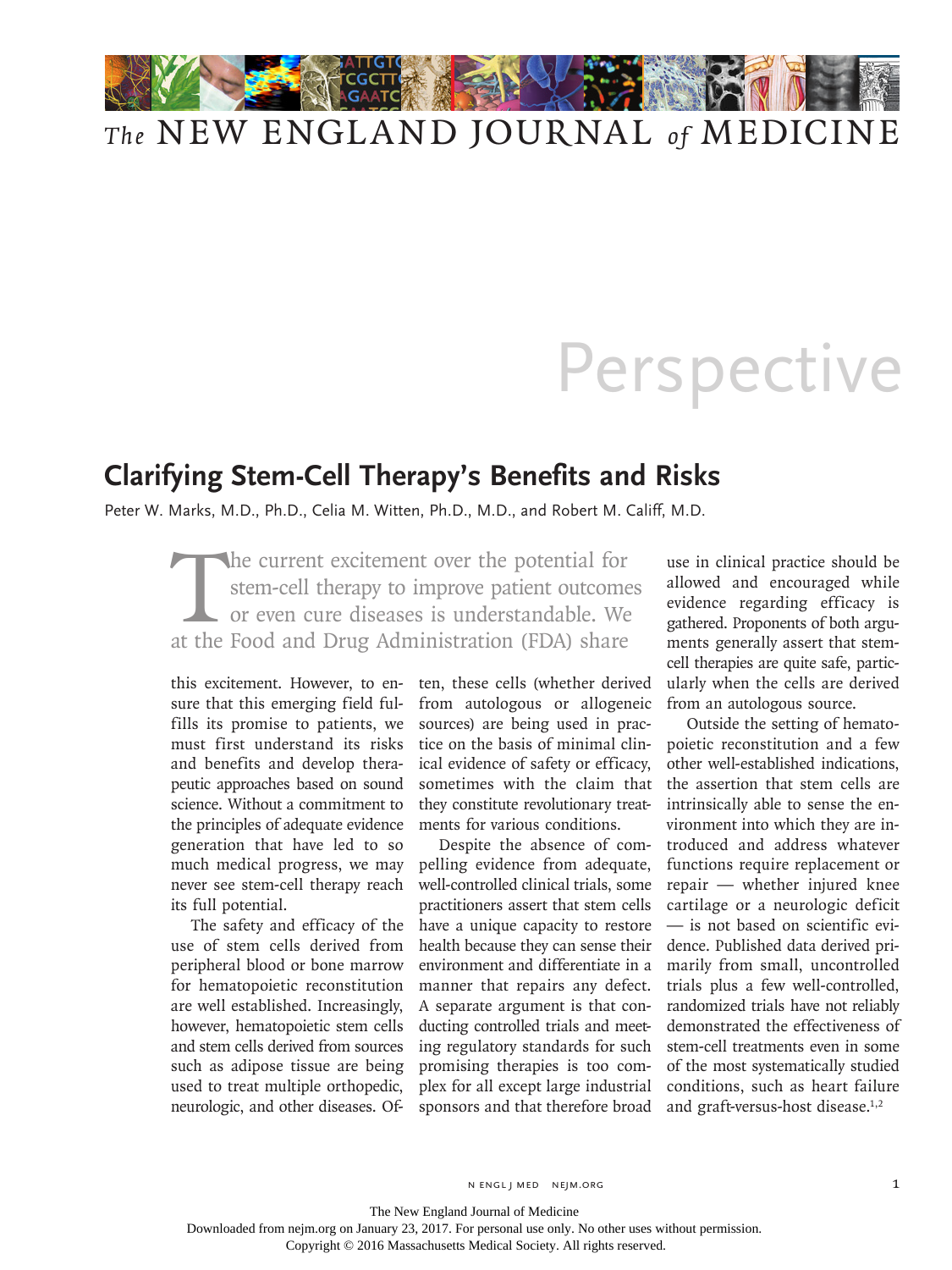This lack of evidence is worrisome. The literature is replete with instances of therapeutic interventions pursued on the basis of expert opinion and patient acceptance that ultimately proved ineffective or harmful when studied in well-controlled trials comparing them with the standard of care. One of the most unfortunate therapeutic misadventures in contemporary times was the widespread use of autologous stem-cell transplantation to treat metastatic breast cancer, a practice ultimately shown to be ineffective, costly, and risky.

Claims that therapies are safe and effective must be based on evidence. Standards of evidence help keep unsafe or ineffective therapies out of routine use, while permitting adoption of therapies with a favorable risk–benefit balance. Before the 1962 Kefauver– Harris Amendments to the Federal Food, Drug, and Cosmetic Act were passed, thousands of ineffective and dangerous therapies were routinely used despite their merely anecdotal support. After the amendments' passage, the FDA adopted a standard of evidence for efficacy based on phased product development culminating in evaluation in randomized, controlled trials. Congress has since added flexibility to the FDA's approach, and guidance based on subsequent legislation details approaches that can expedite product development or provide support for development programs.

The safety of stem-cell therapies for indications other than hematopoietic reconstitution also cannot be taken for granted. In one recent case, a patient was treated with multiple injections of allogeneic stem cells from different sources that were intended to

reduce neurologic deficits stemming from a middle cerebral artery stroke.3 The injections were associated with the development of a glioproliferative lesion, which led to paraplegia and ultimately required radiotherapy.

Although autologous stem cells may typically raise fewer safety concerns than allogeneic stem cells, their use may be associated with significant adverse events. Autologous hematopoietic stem cells injected into the kidneys of a patient with renal failure resulting from systemic lupus erythematosus were associated with the development of tumors (angiomyeloproliferative lesions) that eventually led to nephrectomy.<sup>4</sup> In another instance, autologous stem cells derived from adipose tissue and injected intravitreally into the eyes of people with macular degeneration were associated with worsening vision in three people, two of whom became legally blind.<sup>5</sup>

And stem-cell therapies have been associated with other adverse effects as well. Furthermore, such adverse effects are probably more common than is appreciated, because there is no reporting requirement when these therapies are administered outside clinical investigations. The occurrence of adverse events highlights the need to conduct controlled clinical studies to determine whether these and allogeneic cellular therapies are safe and effective for their intended uses. Without such studies, we will not be able ascertain whether the clinical benefits of such therapies outweigh any potential harms.

Mammalian cells comprise tens of thousands of different proteins, lipids, carbohydrates, and other molecules, all interacting in an extraordinarily complex manner. This complexity makes it challenging, if not impossible, to predict cellular behavior a priori when these cells are introduced into a new environment, and empirical data are therefore necessary to document safety. There is no scientific reason to believe that demonstration of efficacy for stemcell products should be any different from that for other biologic products. For treatments that truly provide an impressive benefit to patients, the FDA does not require larger studies than are needed to prove that benefits outweigh risks, and when benefits are dramatic, trials for regulatory approval can be modestly sized. For example, a statistically significant 100% improvement in an outcome measure ( $\alpha$ =0.05,  $\beta$ =0.1) could be detected with a randomized trial involving as few as 42 participants.

We believe that the assertion that existing standards for regulatory approval are too rigorous for stem-cell therapies results largely from a lack of familiarity with the available pathways for developing cellular therapy products and from the lack of a systematic, facilitated approach to assembling the clinical data necessary to support the licensure of stem-cell therapies produced by individual practitioners at different sites. For serious and lifethreatening diseases in which there is unmet medical need, expedited pathways are readily available. The field of oncology in particular has successfully relied on these pathways to develop creative approaches that generate the evidence that patients and physicians need to have confidence in marketed drugs and biologics. For applications in non–

n engl j med nejm.org

The New England Journal of Medicine

Downloaded from nejm.org on January 23, 2017. For personal use only. No other uses without permission.

Copyright © 2016 Massachusetts Medical Society. All rights reserved.